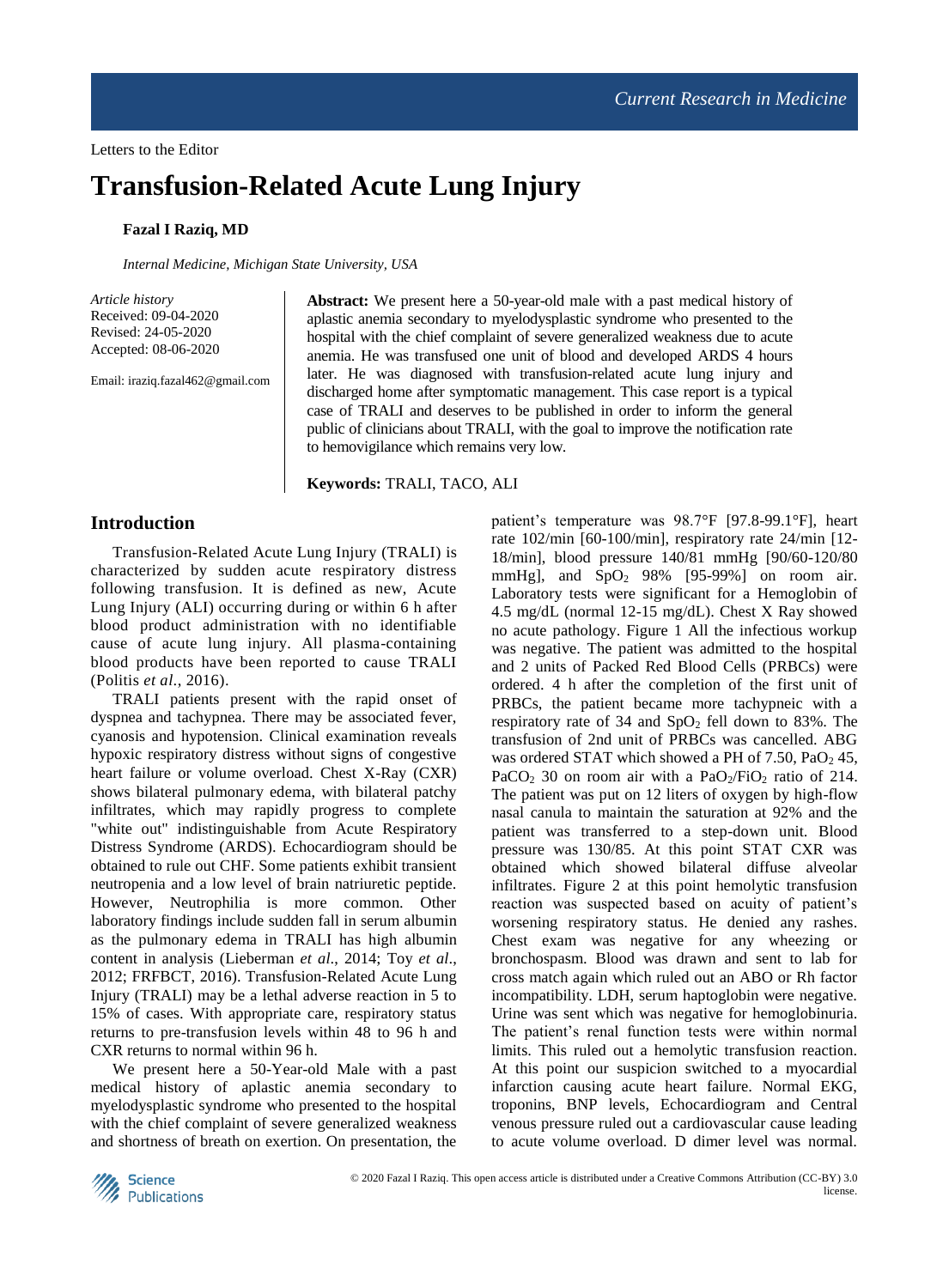

**Fig. 1:** CXR prior to transfusion does not show any alveolar infiltrate



**Fig. 2:** CXR 4 h after the transfusion showed Bilateral Alveolar infiltrates

The patient did not have any history or current risk factors for deep vein thrombosis, hence a CTA was not obtained. Blood cultures and peripheral smear was sent with antibody panel as well which included anti HLA-1 and HLA-2, anti-granulocyte, anti-monocyte and anti IgA. At this point we concluded that the patient's respiratory distress was secondary to Transfusion Related Acute Lung Injury (TRALI) type 1. The blood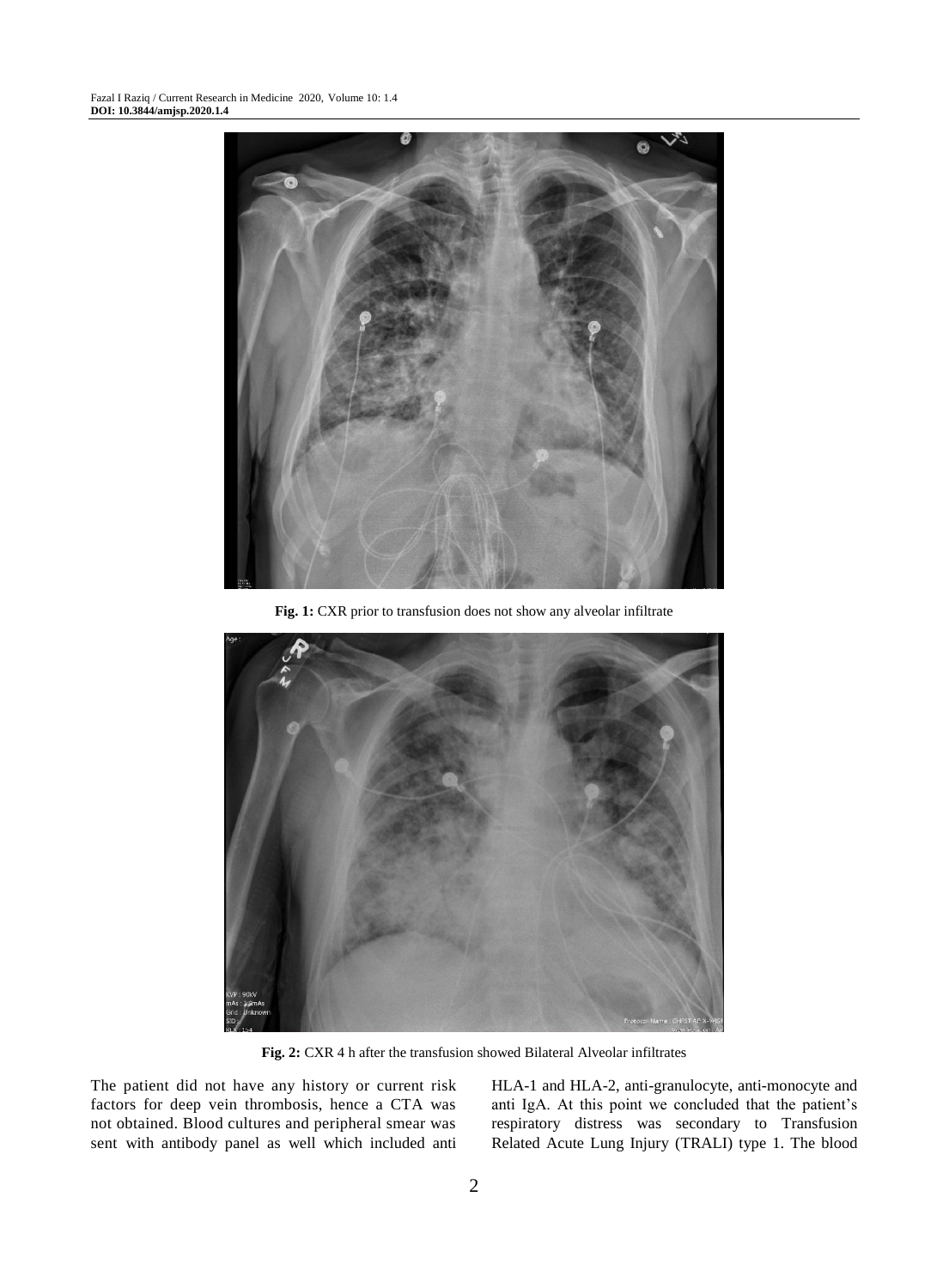bank was informed about the transfusion reaction. Pulmonology was consulted who recommended supportive care. The patient was kept on the high flow nasal cannula with CPAP at night for the first 48 h and was subsequently slowly weaned off the oxygen in the following 2 days. On day 5 of admission, the patient was discharged home with outpatient follow up with hematology/oncology. However, the patient was lost to follow up. All the infectious and autoimmune workup came back to be negative ruling out sepsis as the cause of respiratory distress.

The differential diagnosis of acute respiratory distress following a blood product transfusion includes TRALI, Transfusion-Associated Circulatory Overload (TACO), cardiogenic pulmonary edema, allergic and anaphylactic transfusion reactions, Transfusion-Associated Dyspnea (TAD) and bacteremia/sepsis (TTISS, 2012). TRALI may be distinguished from TACO and cardiogenic pulmonary edema by the absence of signs of circulatory overload such as a normal Central Venous Pressure (CVP) and normal Pulmonary Capillary Wedge Pressure (PCWP). Clinical response to diuretics also suggests a diagnosis of TACO rather than TRALI (Semple *et al*., 2019). Allergic and anaphylactic transfusion reactions may manifest as hypotension and respiratory distress but are marked by laryngeal edema or bronchospasm with wheezing and a normal CXR. An urticarial rash may be present. TAD is acute respiratory distress occurring within 24 h of transfusion which fails to meet criteria for TRALI, TACO or anaphylactic transfusion reaction. Transfusion-transmitted bacteremia may present with fever and rigors with or without hypotension and culminate in severe sepsis with associated ALI which may be difficult to distinguish from TRALI. The presence of positive blood cultures with the same organism cultured from the implicated blood product is a useful delineating finding.

In order to correctly and consistently diagnose TRALI, the following information must be included in the adverse reaction report:

- Timing of transfusion with respect to symptom onset  $(<6 h)$
- Presence of other risk factors for acute lung injury
- CXR findings suggestive of TRALI
- Evidence of hypoxia: PaO<sub>2</sub> or SaO<sub>2</sub>, PaO<sub>2</sub>/FiO<sub>2</sub> ratio of <300,
- Clinical indicators of volume status such as clinical evaluation, response to diuretics (if given), or where available Jugular Venous Pressure (JVP), PCWP, CVP, echocardiogram report (Chapman *et al*., 2009; Silliman and McLaughlin, 2006; Silliman *et al*., 2005; Bux, 2005; Shander and Popovsky, 2005)

To benefit hemovigilance systems, a Delphi panel in 2019 proposed a modified classification scheme to 2004 Canadian Consensus Conference (CCC) for TRALI (Vlaar *et al*., 2019). They reaffirmed that TRALI remains a clinical diagnosis and does not require detection of cognate leukocyte antibodies.

The main modifications are presented in the Table 1.

Estimated incidence of TRALI is approximately 1 in 5000 transfusions (Wallis, 2003). As TRALI is a clinical diagnosis its actual incidence is very difficult to predict. Most dedicated clinical studies done in hospitals show that its actual incidence is 4 to 10 times greater than the notification rate (Finlay *et al*., 2005; Toy *et al*., 2012).

The reported mortality rate in various publications is between 5-10%. TRALI was the leading cause of transfusion related mortality in the United States until 2016 when it was overtaken by TACO. It is however still the leading cause of transfusion related mortality in the UK (Wallis, 2003; Popovsky and Moore, 1985). In the UK and USA multiple strategies have been suggested to prevent TRALI, which include excluding high risk HLA/HNA antibodies from blood products. Employing this strategy, the reported incidence of TRALI appears to have decreased. However, it's most likely secondary to poor notification rates due to observer bias. In fact, no measures have been taken to prevent TRALI in the HLA/HNA negative donors (Robillard *et al*., 2007).

| Category            | Definition                                                                                                   |
|---------------------|--------------------------------------------------------------------------------------------------------------|
| <b>TRALI</b>        |                                                                                                              |
| <b>TRALI</b> Type 1 | No ARDS risk factors and all the criteria given below are met:                                               |
|                     | A: Acute onset, Hypoxemia with $PaO_2/FiO_2$ ratio of <300, evidence on imaging, No Left atrial hypertension |
|                     | LAH, or if present not contributing                                                                          |
|                     | B: Onset during or $\leq 6$ h after transfusion                                                              |
|                     | C: No temporal relationship to other risk factors of ARDS                                                    |
| TRALI type 2        | Risk factors of ARDS are present (but ARDS not diagnosed), if mild ARDS is already present it should         |
|                     | acutely worsen based on temporal relationship with transfusion based on both of the following:               |
|                     | A: Finding described in TRALI type 1 categories A and B                                                      |
|                     | B: Respiratory status should be stable 12 h before transfusion                                               |

**Table 1:** New TRALI definitions 2019